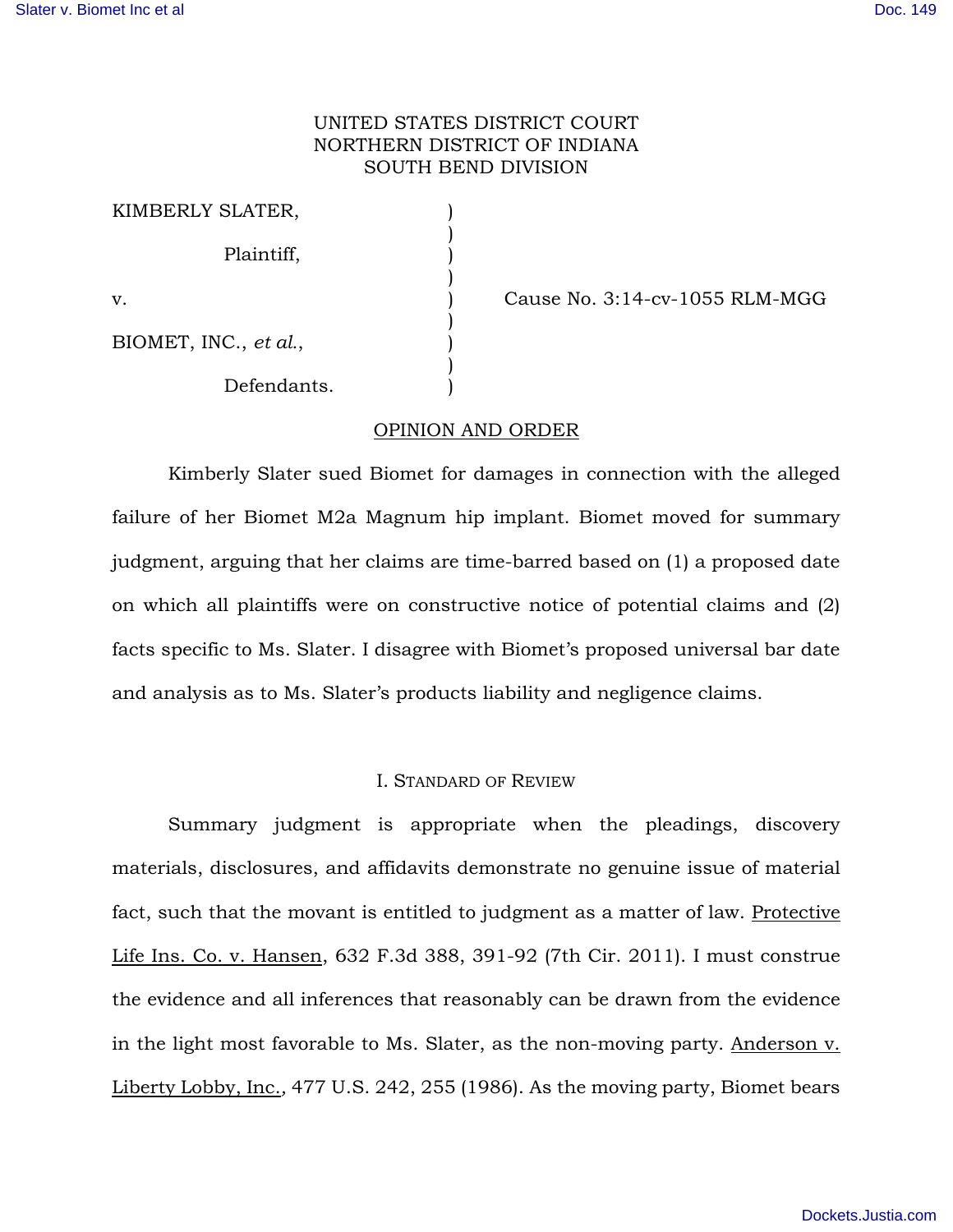the burden of informing me of the basis for its motion, together with evidence demonstrating the absence of any genuine issue of material fact. Celotex Corp. v. Catrett, 477 U.S. 317, 323 (1986). If Biomet meets that burden, Ms. Slater can't rest upon the allegations in the pleadings, but must "point to evidence that can be put in admissible form at trial, and that, if believed by the fact-finder, could support judgment in [her] favor." Marr v. Bank of Am., N,A., 662 F.3d 963, 966 (7th Cir. 2011); *see also* Hastings Mut. Ins. Co. v. LaFollette, No. 1:07-cv-1085, 2009 WL 348769, at \*2 (S.D. Ind. Feb. 6, 2009) ("It is not the duty of the court to scour the record in search of evidence to defeat a motion for summary judgment; rather, the nonmoving party bears the responsibility of identifying the evidence upon which he relies."); Hammel v. Eau Galle Cheese Factory, 407 F.3d 852, 859 (7th Cir. 2005) (summary judgment is "not a dress rehearsal or practice run; it is the put up or shut up moment in a lawsuit, when a party must show what evidence it has that would convince a trier of fact to accept its version of events").

# II. THE PROPOSED BAR DATE

First, Biomet asks me to establish a bar date applicable to all plaintiffs. Biomet argues that enough information was publicly available to put any reasonable plaintiff on notice by February 10, 2011 that her injury might be connected to Biomet's M2a Magnum metal-on-metal hip implant. As Biomet sees it, if a plaintiff was injured on or before February 10, 2011, the statute of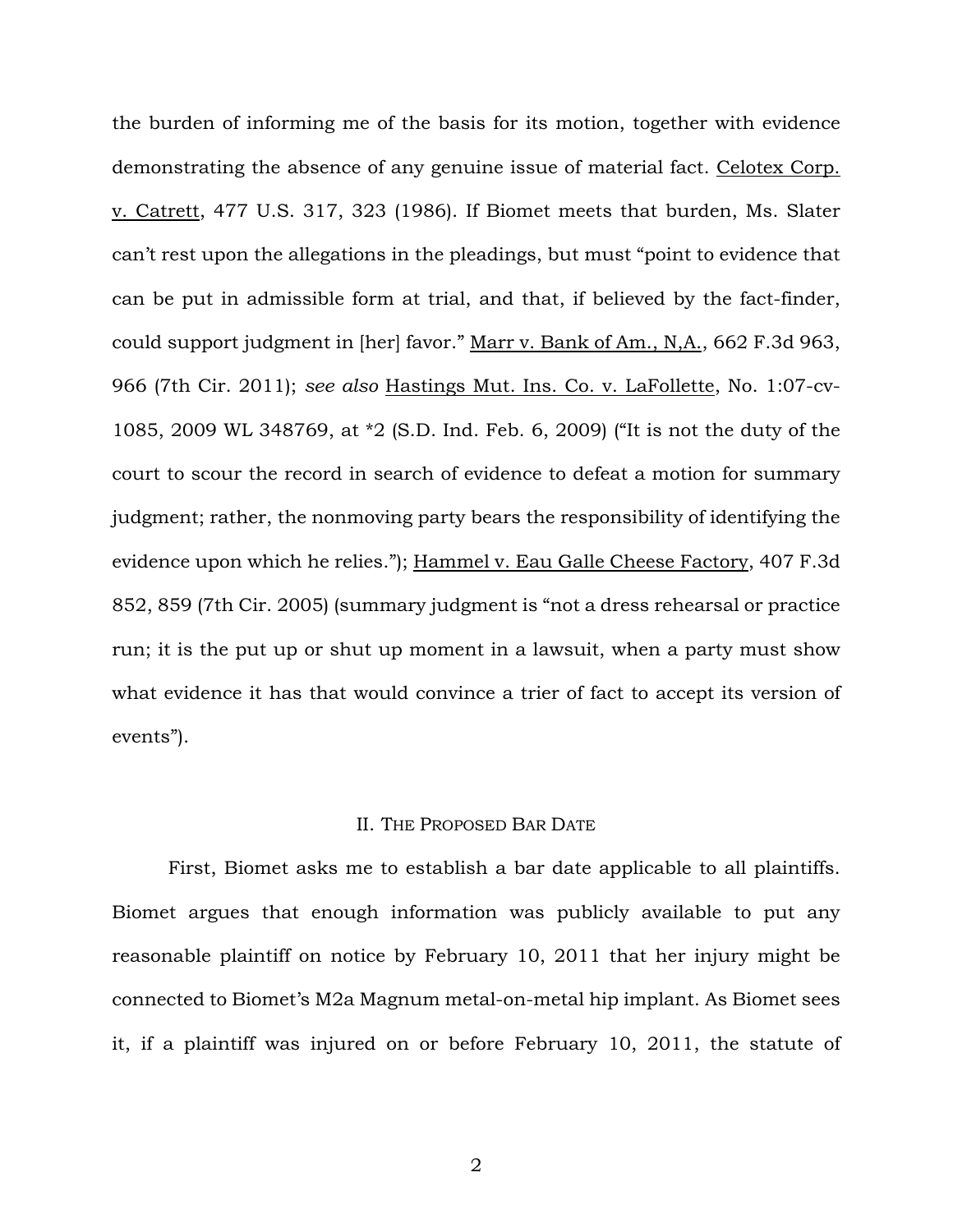limitations would begin to run then. For a plaintiff was injured after February 10, 2011, the statute of limitations would begin to run on the date of injury.

The discovery rule postpones the accrual of a cause of action until the plaintiff knew, or through exercise of reasonable diligence should have known, that she was injured. *See, e.g.*, Fla. Stat. § 95.031(2)(b); 735 Ill. Comp. Stat. 5/13-213(d); N.C. Gen. Stat. § 1-52(16); Wash. Rev. Code § 7.72.060(3); Martin v. Arthur, 3 S.W.3d 684, 690 (Ark. 1999); In re Med. Review Panel of Howard, 573 So. 2d 472, 474 (La. 1991); Moreno v. Sterling Drug, Inc., 787 S.W.2d 348, 351 (Tex. 1990).

Biomet contends that the following publicly available information put a reasonable plaintiff on notice of a potential claim by the proposed bar date: the device's Instructions for Use, articles in medical journals, press reports, and the Food and Drug Administration's websites. The Instructions for Use for Biomet's metal-on-metal hip implants disclosed that using the device could pose a risk of exposure to metal debris, including osteolysis, metal hypersensitivity, and elevated metal ion levels. Eight 2010 medical journal articles raised concerns about the risks associated with metal-on-metal hip implants, including an editorial in the Journal of Arthroplasty, the official, peer-reviewed journal of the Association of Hip and Knee Surgeons. *See* Ross Crawford et al., *Metal on Metal: Is it Worth the Risk?*, J. ARTHROPLASTY, Sept. 2010, at 1.<sup>1</sup>

 $\overline{a}$ 

<sup>1</sup> *See also* Joseph Daniel et al., *Renal Clearance of Cobalt in Relation to the Use of Metalon-Metal Bearings in Hip Arthroplasty*, 92 J. BONE & JOINT SURGERY 840 (2010); C. Delaunay et al., *Metal-on-Metal Bearings Total Hip Arthroplasty: The Cobalt and Chromium Ions Release Concern*, 96 ORTHOPAEDICS & TRAUMATOLOGY: SURGERY & RESEARCH 894 (2010); Brian M. Devitt et al., *Cobalt Ions Induce Chemokine Secretion in*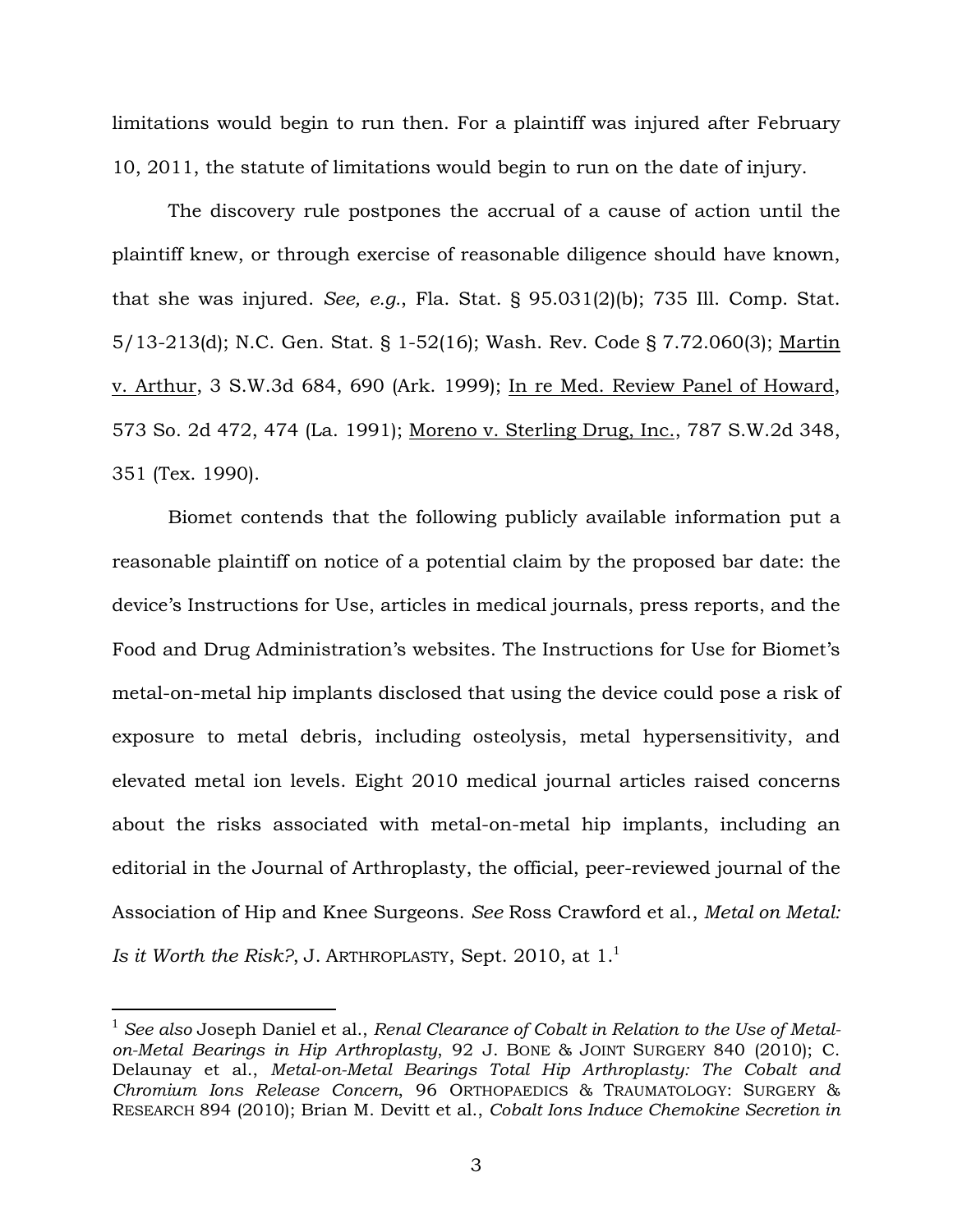Biomet argues that news reports from early 2010 reporting on the risks of metal debris with metal-on-metal hip implants also put plaintiffs on notice of potential claims. *See, e.g.*, Barry Meier, *As Use of Devices Grows, Studies Raise*  Concerns, N.Y. TIMES, Mar. 4, 2010.<sup>2</sup> More news reports followed DePuy's August 2010 recall of two ASR metal-on-metal hip implants. *See, e.g.*, Natasha Singer, *Hip Implants Are Recalled by J. & J. Unit*, N.Y. TIMES, Aug. 27, 2010.<sup>3</sup>

Last, Biomet contends that the FDA notified the public when it launched two websites discussing potential health risks of metal-on-metal hip implants by February 10, 2011. *See Concerns about Metal-on-Metal Hip Implant Systems*, FOOD & DRUG ADMIN. (last updated Feb. 10, 2011), https://web.archive.org/web/20110214064145/http://www.fda.gov/MedicalD

-

*a Variety of Systemic Cell Lines*, 81 ACTA ORTHOPAEDICA 756 (2010); Monika Huber et al., *Postmortem Study of Femoral Osteolysis Associated with Metal-on-Metal Articulation in Total Hip Replacement*, 92 J. BONE & JOINT SURGERY 1720 (2010); Takao Imanishi et al., *Serum Metal Ion Levels after Second-Generation Metal-on-Metal Total Hip Arthroplasty*, 130 ARCHIVES ORTHOPAEDIC & TRAUMA SURGERY 1447 (2010); Ajay Malviya et al., *Metalon-Metal Total Hip Arthroplasty*, 92 J. BONE & JOINT SURGERY 1675 (2010); Michael C. Parry et al., *Thresholds for Indirect DNA Damage Across Cellular Barriers for Orthopaedic Biomaterials*, 31 BIOMATERIALS 4477 (2010).

<sup>2</sup> *See also* Barry Meier, *When New Hips Go Bad*, N.Y. TIMES, Mar. 4, 2010; Barry Meier, *Alert Follows Withdrawal Of Hip Device*, N.Y. TIMES, Mar. 10, 2010; Harvard Health Letters, *Hip Replacement Candidates Have Several Surgical Options*, SUN-SENTINEL, Mar. 24, 2010; Sue Scheible, *You Don't Have to Be Old to Get a New Knee, Hip or Shoulder*, NEB. CITY NEWS-PRESS, Apr. 5, 2010; Peter Benesh, *Stryker Promotes Hip Technology*, INVESTOR'S BUS. DAILY, Apr. 16, 2010.

<sup>3</sup> *See also* Jonathan D. Rockoff & Jon Kamp, *J&J's Latest Recall: Hip-Repair Implants*, WALL ST. J., Aug. 27, 2010; Nora Tooher, *Litigation Mounts over DePuy Hip Replacement Device*, LAWYERS WEEKLY USA, Oct. 4, 2010; Nelson Daranciang, *Woman Sues over Hip Implant Device*, HONOLULU STAR-ADVERTISER, Oct. 27, 2010; Steve Daniels & Silvia Gambardella, *Hip Implant Recalled Amid Concerns About Heart Failure, Dementia*, ABC NEWS, Dec. 1, 2010; Barry Meier, *The Implants Loophole*, N.Y. TIMES, Dec. 17, 2010; Barbara Peters Smith, *The Enemy Within*, SARASOTA HERALD TRIB., Dec. 21, 2010.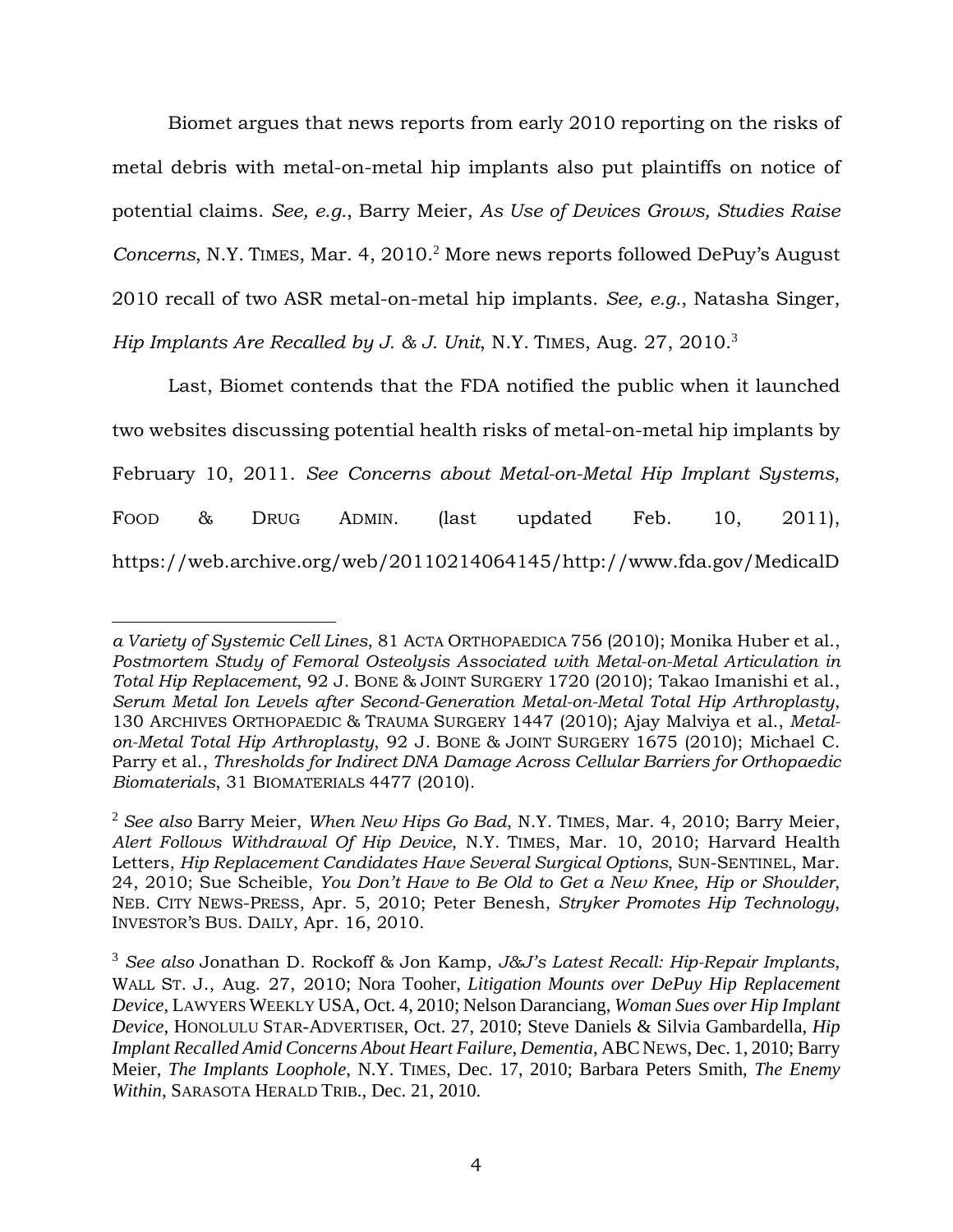evices/ProductsandMedicalProcedures/ImplantsandProsthetics/MetalonMetal HipImplants/ucm241604.htm; *Information for Patients Who Have Metal-on-Metal Hip Implants*, FOOD & DRUG ADMIN. (last updated Feb. 10, 2011), https://web.archive.org/web/20110528045143/http://www.fda.gov/MedicalD evices/ProductsandMedicalProcedures/ImplantsandProsthetics/MetalonMetal HipImplants/ucm241766.htm. These websites warned that metal-on-metal hip implants might leave debris that could damage bones and tissue surrounding the implant, and encouraged people to contact their physicians if they experienced any symptoms. Biomet argues that the combined effect of the Instructions for Use, journal articles, press reports, and FDA warnings put a reasonable person on notice of the connection between Biomet's device and an injury from exposure to metal and metal debris no later than February 10, 2011.

Three district court decisions in MDL dockets inform Biomet's analysis. In In re Avandia Marketing, Sales Practices and Products Liability Litigation, Judge Rufe held that a bar date was appropriate because the cumulative effect of publicity about a prescription drug's relationship to adverse cardiovascular events was sufficient, as a matter of law, to put an individual who had been injured on notice that Avandia could be to blame. No. 07-MD-01871, 2012 WL 3205620, at \*4 (E.D. Pa. Aug. 7, 2012). This publicity included:

1. a New England Journal of Medicine study finding that Avandia increased the risk of heart problems by forty-three percent;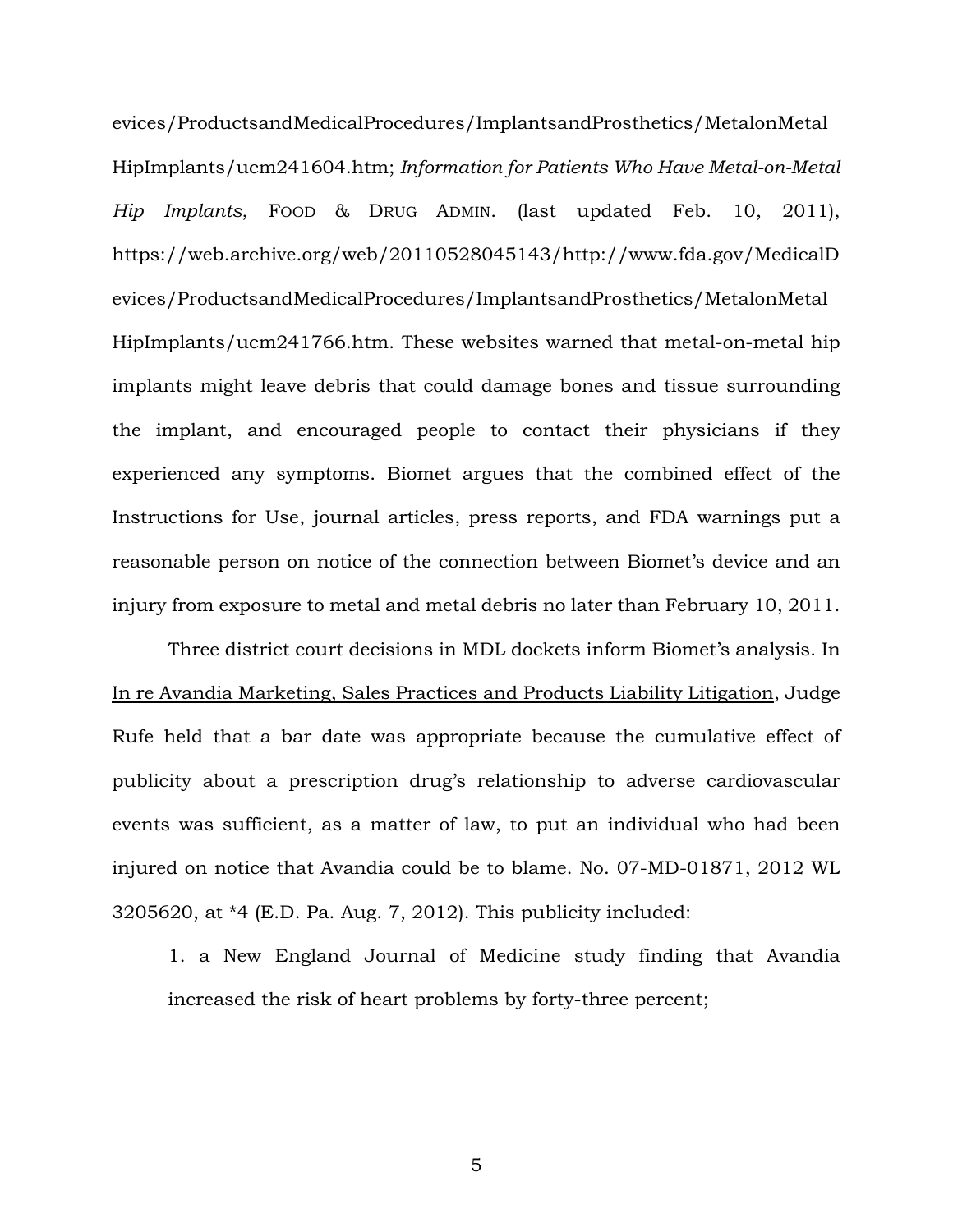2. a joint statement from the American College of Cardiology, the American Diabetes Association, and the American Heart Association expressing concern and advising patients to speak to their physicians;

3. an FDA advisory committee conclusion that Avandia increased heart risk;

4. FDA action requiring that a warning be added to Avandia's label;

5. the drug manufacturer sending letters to healthcare professionals on studies linking Avandia and heart health;

6. the drug manufacturer publishing a "Dear Patient" letter about the risks of heart problems;

7. a wave of media attention following the above, including lead stories on the national nightly news; and

8. numerous lawsuits filed against the drug manufacturer, leading to the formation of the MDL.

*Id.* at \*3. Evidence that Avandia prescriptions dropped by forty-five percent and sales by fifty-four percent as of the proposed bar date showed that these events "were regarded as significant by physicians, patients, and attorneys." *Id.* at \*4.

In the MDL docket involving Vioxx, Judge Fallon applied a bar date to multiple plaintiffs based on:

1. a medical study finding that Vioxx triggered a significant increase in abnormal cardiovascular events;

2. media reports linking Vioxx to cardiovascular risks;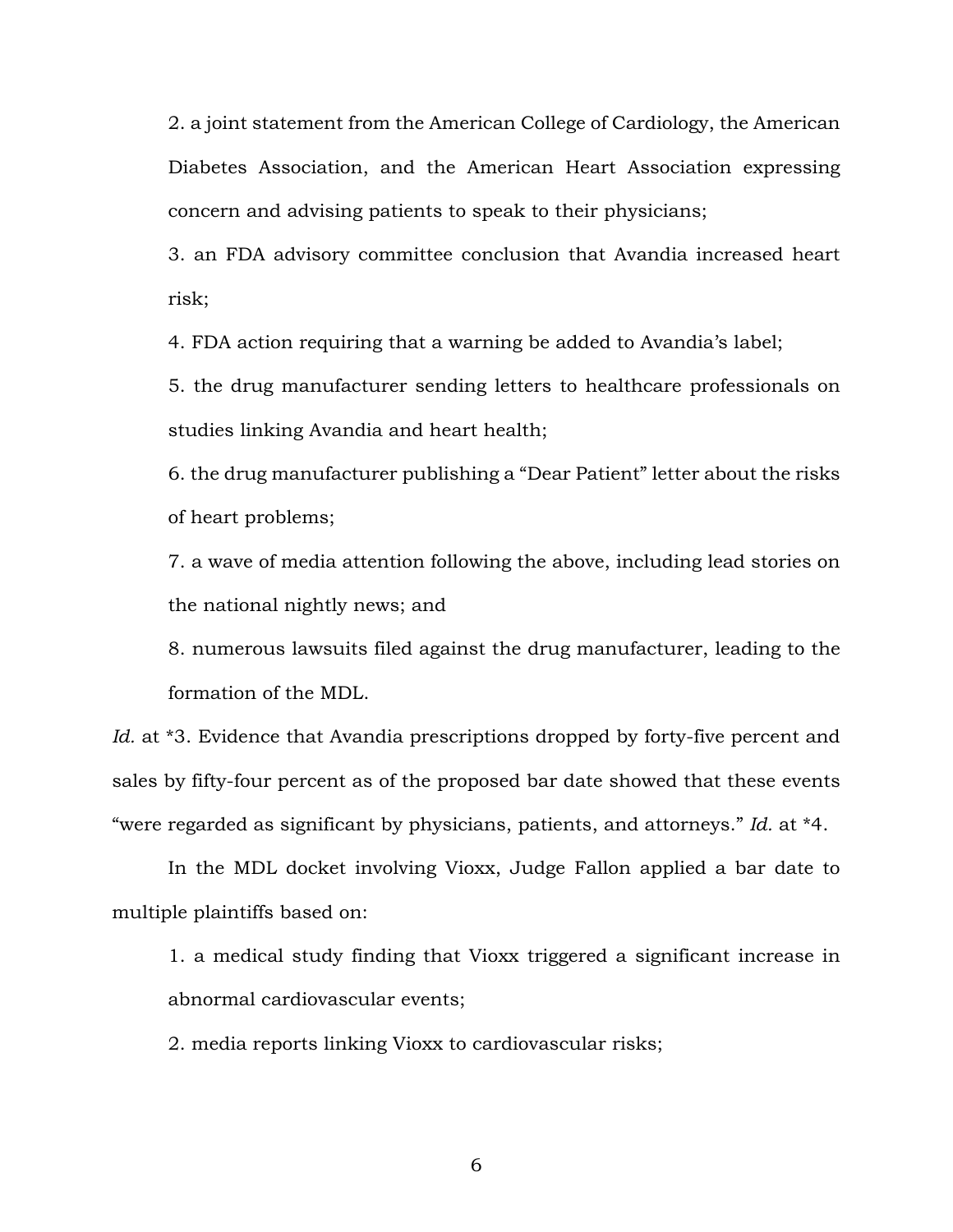3. a new Vioxx label that the manufacturer submitted, the FDA approved, and resulted in substantial press coverage;

4. filing of a class action; and

5. the manufacturer removing Vioxx from the market, triggering "arguably the largest and most-publicized prescription drug withdrawal in this country's history."

In re Vioxx Prods. Liab. Litig., 522 F. Supp. 2d 799, 803, 808, 814 (E.D. La. 2007). The court held that "[b]oth the national and local media coverage of the withdrawal of Vioxx from the market were sufficient to put the plaintiffs on notice of a potential link between their alleged injuries and the use of Vioxx." *Id.* at 808.

In the Zyprexa litigation, Judge Weinstein held that a bar date was appropriate when:

1. the FDA announced it would require an additional warning on the drug's label;

2. leading medical associations issued a consensus statement concluding that Zyprexa posed a risk; and

3. the drug manufacturer distributed a "Dear Doctor" letter to physicians nationwide informing them of the label change.

In re Zyprexa Prods. Liab. Litig., 727 F. Supp. 2d 101, 107 (E.D.N.Y. 2010); *see also* Burrell v. Astrazeneca LP, No. CIV.A. 07C01412(SER), 2010 WL 3706584, at \*6 (Del. Super. Sept. 20, 2010) (establishing a bar date in litigation regarding Astrazeneca's Seroquel).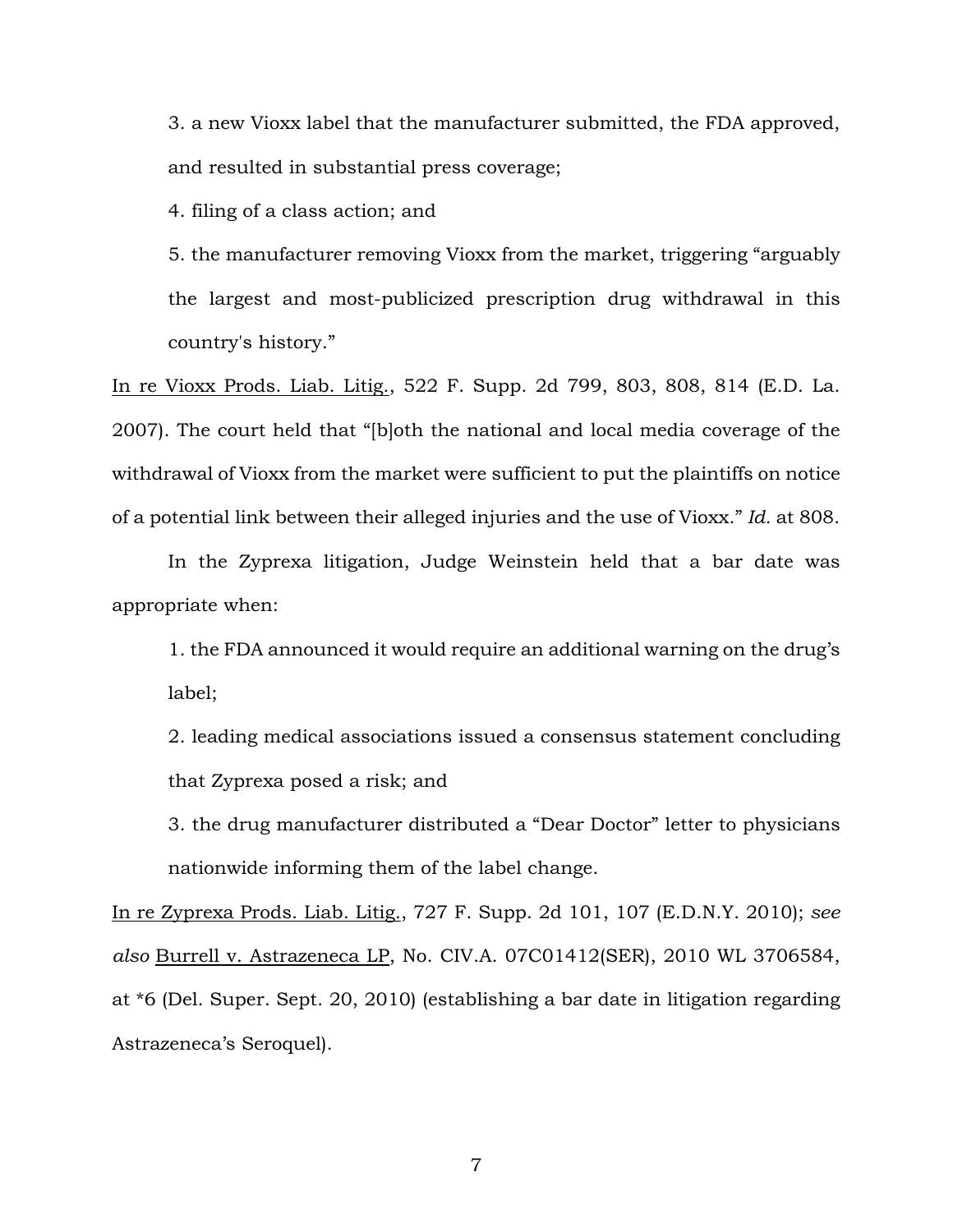I can't say that, as a matter of law, the notice to a reasonable plaintiff of a potential claim against Biomet approached what happened in the Avandia, Vioxx and Zyprexa cases. First, in both the Avandia and Zyprexa cases, the manufacturer published or distributed letters alerting patients or physicians to the risks associated with the product. This would have been the simplest way for Biomet to put all of its customers on notice of a potential claim, and Biomet chose not to do so.

Second, two of the three cases included substantially more press coverage than that surrounding Biomet. For example, in the Vioxx case, Judge Fallon noted that the press coverage was "arguably the largest and most-publicized prescription drug withdrawal in this country's history." In re Vioxx Prods. Liab. Litig., 522 F. Supp. 2d at 803. In addition, the coverage in Vioxx was the result of the company pulling its product from the market. Biomet didn't opt to make such a clear signal to consumers of its product's potential risk.

Third, two of the three cases included statements from leading medical associations highlighting risks associated with the product. Biomet points to no such statements here.

Fourth, Biomet doesn't demonstrate how a reasonable plaintiff would have seen or understood the Instructions for Use that Biomet argues should have put her on notice. They're directed to the operating surgeon, not the patient. While the Instructions for Use caution about "histological reactions involving various sizes of macrophages and fibroblasts," they then backtrack, explaining that "similar changes may occur as a precursor to or during the healing process."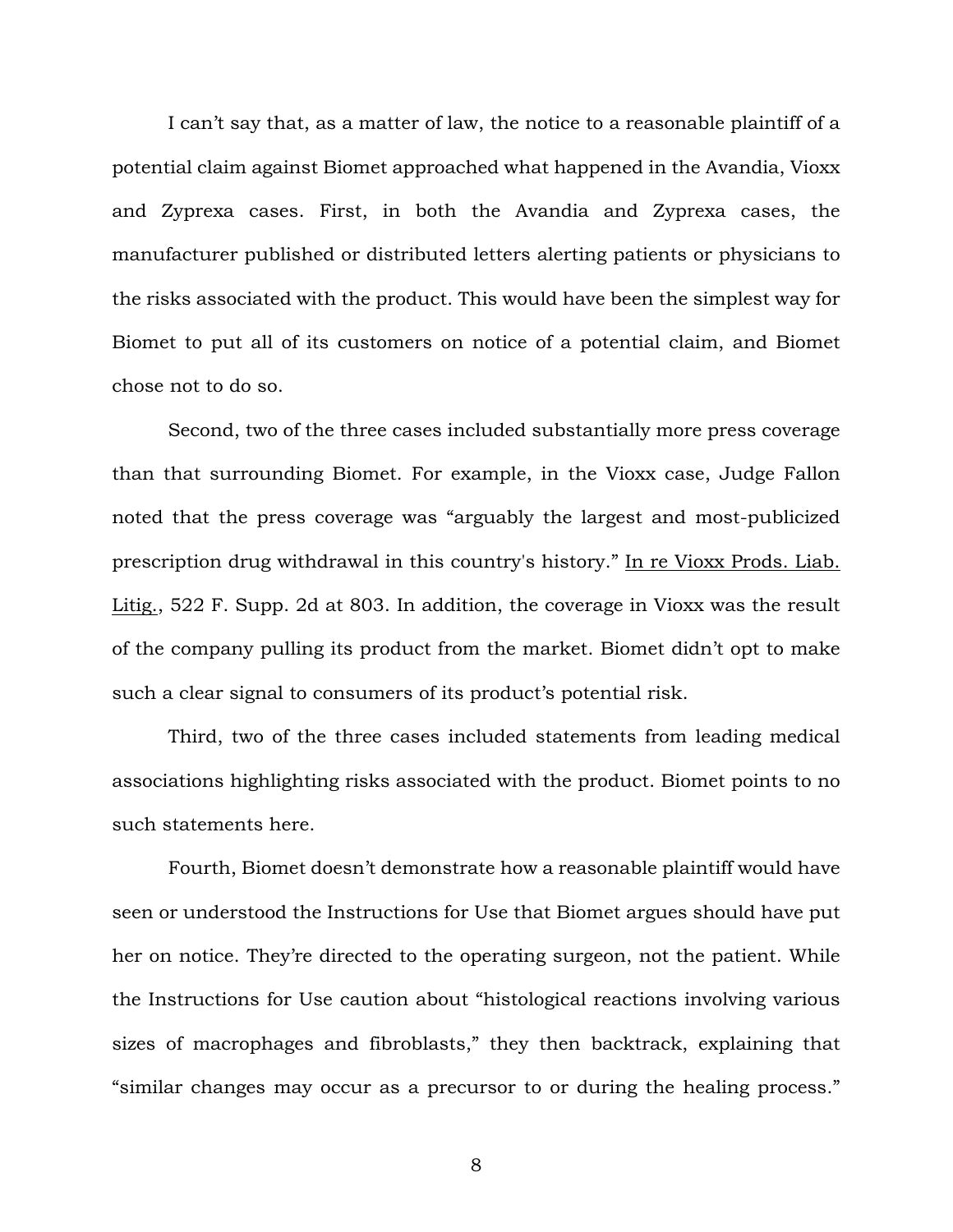They explain that "[p]articulate wear debris and discoloration from metallic and polyethylene components of joint implants may be present in adjacent tissue or fluid," which could "result[ ] in osteolysis." They explain a report associating articulating surfaces and "increased genotoxicity." They also add necessary caveats, that the report "did not assess either the clinical relevance of the data or make any definite conclusions as to which metal ions or interactions . . . might be responsible for the observed data," cautioning that "an association does not necessarily mean a causal relationship." Biomet might show how a reasonable surgeon would have been aware of the product's risks, but doesn't show how a reasonable plaintiff should have seen or understood the document.

Last, in two of the three cases, either a class action had been filed or an MDL formed, with the consequent publicity and attorney advertising. The Biomet MDL wasn't formed until well over a year after Biomet's proposed bar date.

Under even the most liberal construction of the states' "discovery rules," Biomet doesn't show that these materials would've had the cumulative effect of putting all plaintiffs on constructive notice of a potential claim by February 10, 2011. Biomet's knowledge that it possessed by the proposed bar date can't be attributed to the reasonable plaintiff. Biomet didn't target information to patients notifying them of the possible risks or demonstrate that reasonable plaintiffs are reading medical journals or the FDA website. Without a torrent of press coverage surrounding a decision to pull the product from the market or to change its label, Biomet hasn't shown that a reasonable plaintiff would know of a potential claim. I decline Biomet's request to establish a February 10, 2011, bar date.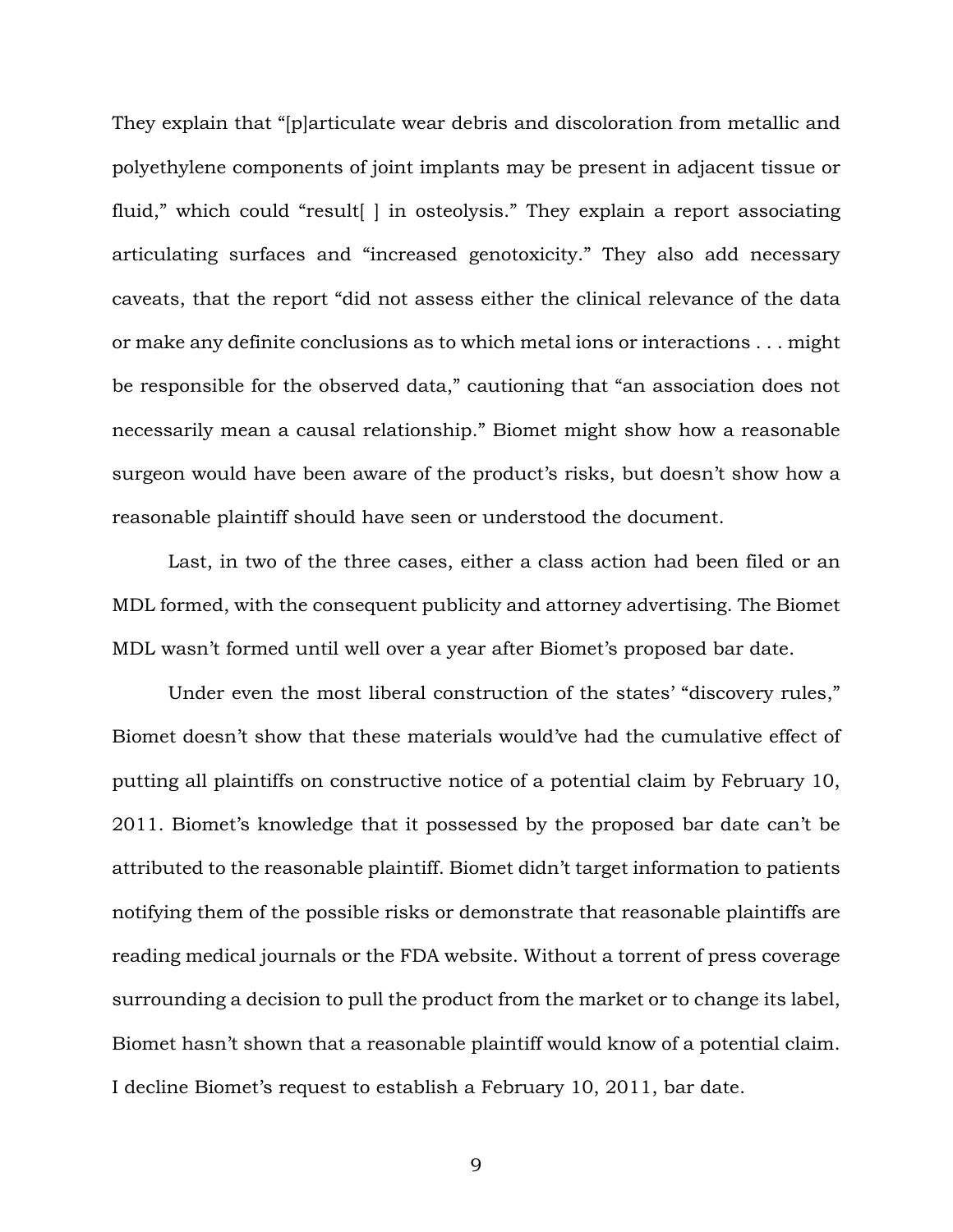#### III. MS. SLATER'S BACKGROUND

Ms. Slater received a Biomet M2a Magnum implant in North Carolina in March 2007. She says she began to experience hip pain seven to nine months later. She underwent four revision surgeries between May 2008 and April 2009. The second revision, in June 2008, was performed to provide irrigation, debridement, and to replace the femoral head. The surgery uncovered a large collection of fluid and metallosis. The third revision, in January 2009, was performed to deal with an infection, and it uncovered metal debris. Ms. Slater said she never saw her operative reports.

Ms. Slater says that around the fourth revision she "knew something was wrong," but that she "didn't know what it was." Ms. Slater contacted an attorney in 2009 to discuss a potential medical malpractice claim. The attorney told her that she didn't have a malpractice case against the surgeon but said nothing about Biomet. Ms. Slater says she didn't know the implant was metal-on-metal or that it was made by Biomet until 2013. She contacted an attorney again in 2013 in response to a television commercial and then filed on April 13, 2014.

## IV. CHOICE OF LAW

When a case is filed directly in the MDL transferee court, the court applies the law, including choice-of-law rules, of the state where the case originated. *E.g.*, In re Watson Fentanyl Patch Prods. Liability Litig., 977 F. Supp. 2d 885, 888 (N.D. Ill. 2013). It's "appropriate to treat a foreign direct-filed case as if it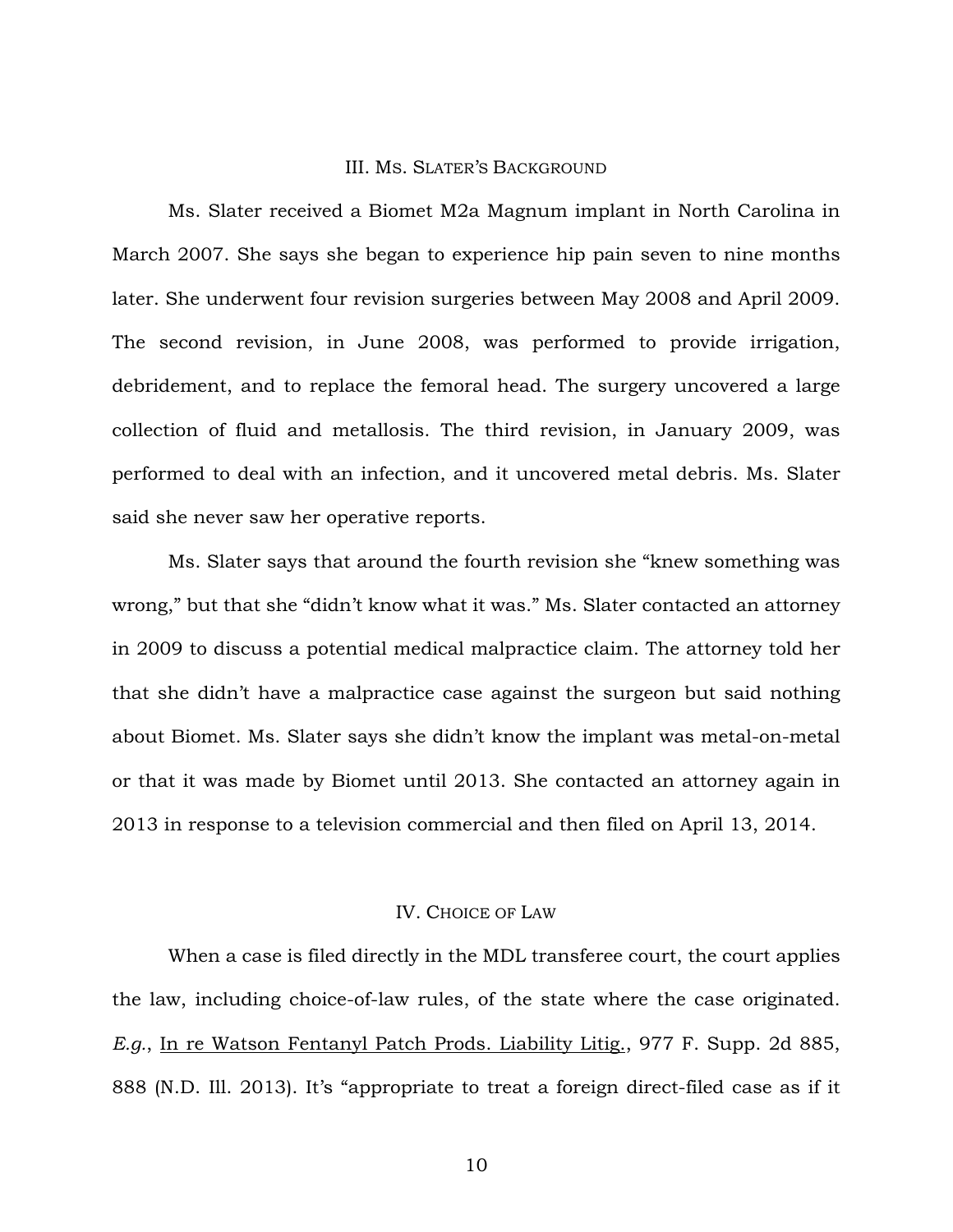had been filed in the state where the plaintiff purchased and was prescribed the subject [product]." *Id.* (internal quotations omitted). The Magnum was prescribed, purchased, and implanted in North Carolina, so North Carolina law governs. Under North Carolina law, statutes of limitations are procedural, and so North Carolina courts apply North Carolina statutes of limitations, Boudreau v. Baughman, 368 S.E.2d 849, 857 (N.C. 1988), as will I.

#### V. DISCUSSION

A personal injury plaintiff must file within three years of when the cause of action accrues. N.C. Gen. Stat. § 1-52(5). Personal injury claims "shall not accrue until bodily harm to the claimant or physical damage to his property becomes apparent or ought reasonably to have become apparent to the claimant, whichever event first occurs." § 1-52(16).

How much did Ms. Slater need to know for the three-year limitations period to start running? In simpler contexts, a plaintiff's knowledge that there's a problem is sufficient to start the limitations period. For example, knowledge that a roof leaks puts a plaintiff "on inquiry as to the nature and extent of the problem." Pembee Mfg. Corp. v. Cape Fear Constr. Co., 329 S.E.2d 350, 354 (N.C. 1985). There's an obvious potential cause to a leaky roof – poor installation by the roofer.

Medical claims often involve a more complex trigger. "Especially in the medical field, plaintiffs may lack the expertise to know whether the ill effects they have suffered are a result of someone's wrongdoing, or merely an unexpected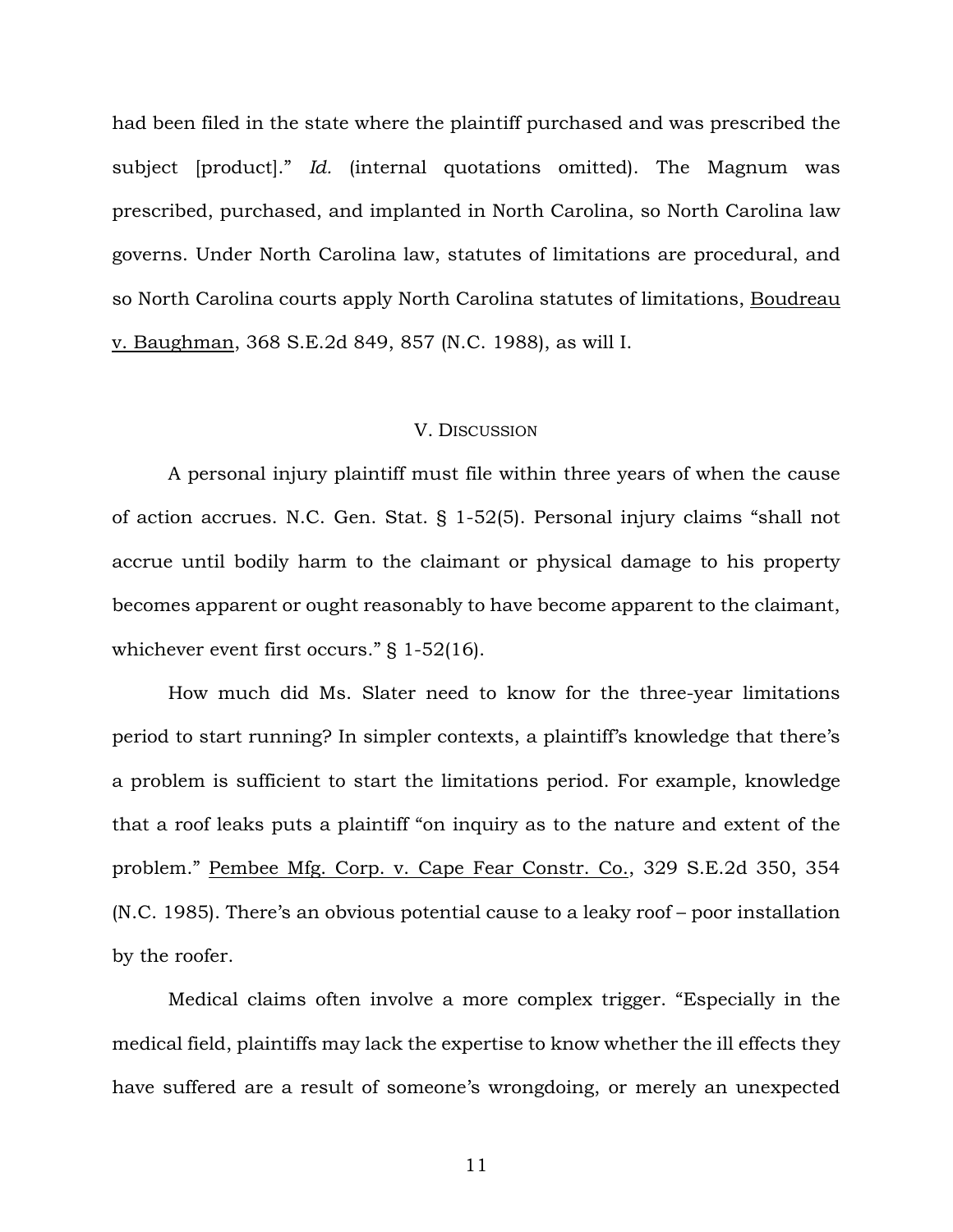result, or inevitable or unforeseeable risk of their treatment." Black v. Littlejohn, 325 S.E.2d 469, 481 (N.C. 1985).4 Revision surgery within months of a hip implant could, without additional information, mean medical malpractice, a problem with the device, an unpreventable infection, or any other "inevitable or unforeseeable risk of [ ] treatment." *Id.* 

In medical situations, "[w]here causation of an injury is unknown, the action accrues when both the injury and its cause have been (or should have been) discovered. Where the injury and causation are known, but not that there has been any wrongdoing, the action is held to accrue when the plaintiff discovered, or by due diligence should have discovered, the wrongdoing." *Id.* at 482 (italics omitted). In the Black case, the plaintiff received drastic surgery for an illness that, years later, she learned could have easily been treated with a drug. *Id.* The claim accrued only on discovery of the simpler procedure years later, which alerted her to her doctor's negligence. *Id.* Needing revision alone, even needing four revisions, mightn't be a strong enough clue of the wrongdoing, especially when Ms. Slater claims not have known of metallosis.

Ms. Slater admits that she knew something was wrong by the time of the fourth revision surgery – enough to have contacted an attorney about a potential malpractice claim. This knowledge would be enough to trigger the limitations period as to a malpractice claim. But "the action is held to accrue when the

 $\overline{a}$ 

<sup>&</sup>lt;sup>4</sup> Black v. Littlejohn analyzes the limitations period for medical malpractice claims, which requires determining when "the injury . . . is discovered or should reasonably be discovered by the claimant." N.C. Gen. Stat. § 1-15(c). Even though the case analyzes a different statute's "discovery rule," the reasoning applies just as well to  $\S 1-52(16)$ .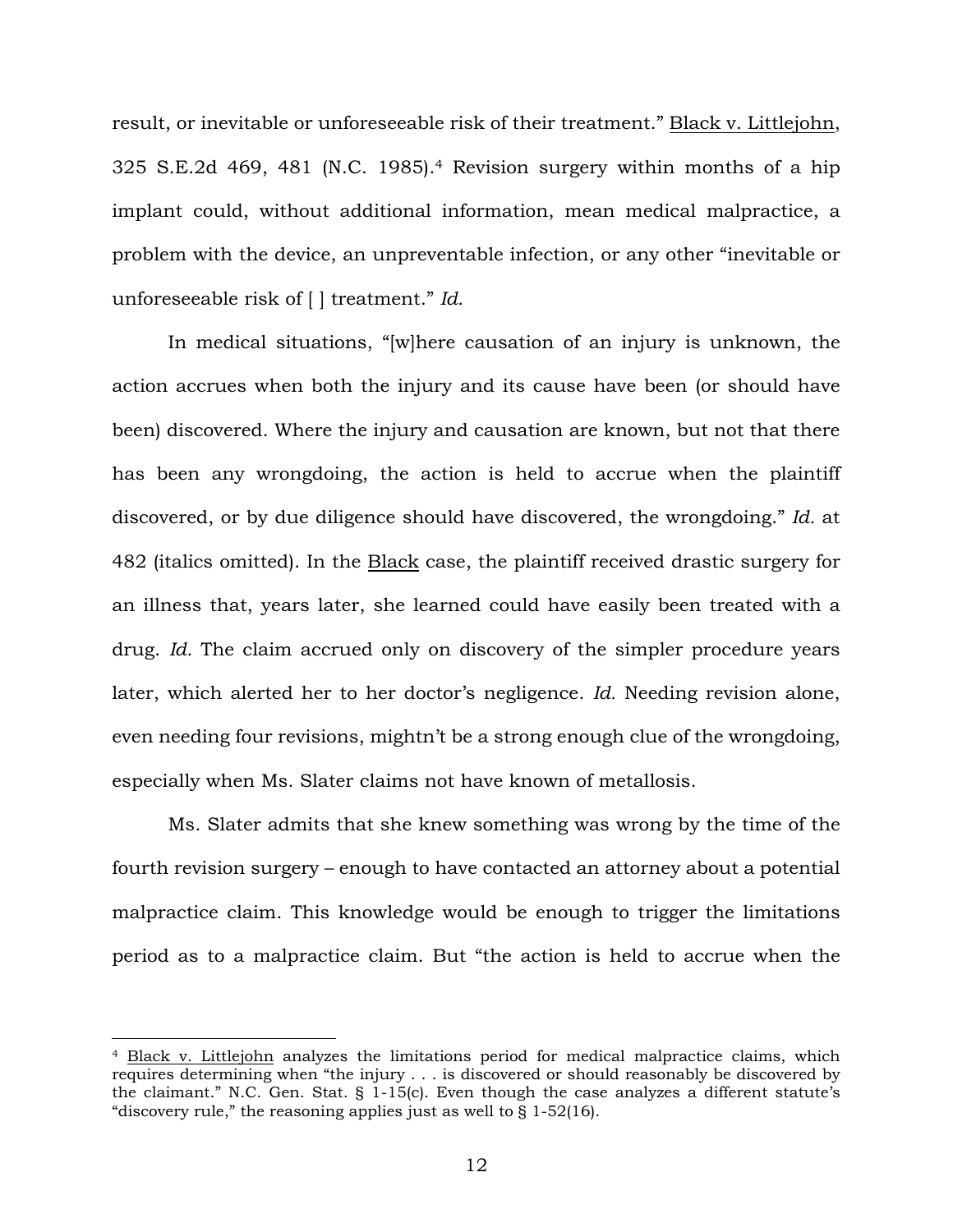plaintiff discovered, or by due diligence should have discovered, the wrongdoing." Id. The possibility that the device itself failed inside her, "the wrongdoing," didn't occur to Ms. Slater until years later when she saw an attorney advertisement suggesting so.

Biomet might prevail on its statute of limitations defense, but not on summary judgment. There's a genuine issue of material fact as to when Ms. Slater knew or should've known of the alleged wrongdoing, the failure of the implant. Her knowledge that something was wrong, with the complexities of medical treatment, might not have been enough to put her on inquiry notice as to the failure of the device itself. That's what North Carolina law seems to require and it's a question of fact that can't be resolved now. Biomet's motion is thus denied as to the product liability and negligence claims (Counts I-II).

Different provisions govern the remaining claims. Ms. Slater's breach of warranty claims have a four-year limitations period that accrues "when the breach occurs, generally "when tender of delivery is made." N.C. Gen. Stat. § 25- 2-725(1), (2); *see* Boudreau v. Baughman, 368 S.E.2d 849, 854 (N.C. 1988) (applying limitations period to implied warranty claims). "Tender of delivery" was the time of implant, March 2007. Four years thus elapsed before Ms. Slater filed.

There's a "discovery rule" for breach of warranty claims too, but only when the "warranty explicitly extend[ed] to future performance of the goods and discovery of the breach must await the time of such performance." § 25-2-725(2). Neither party mentions the existence or nonexistence of an explicit warranty of future performance. Without evidence of such a warranty, the breach of warranty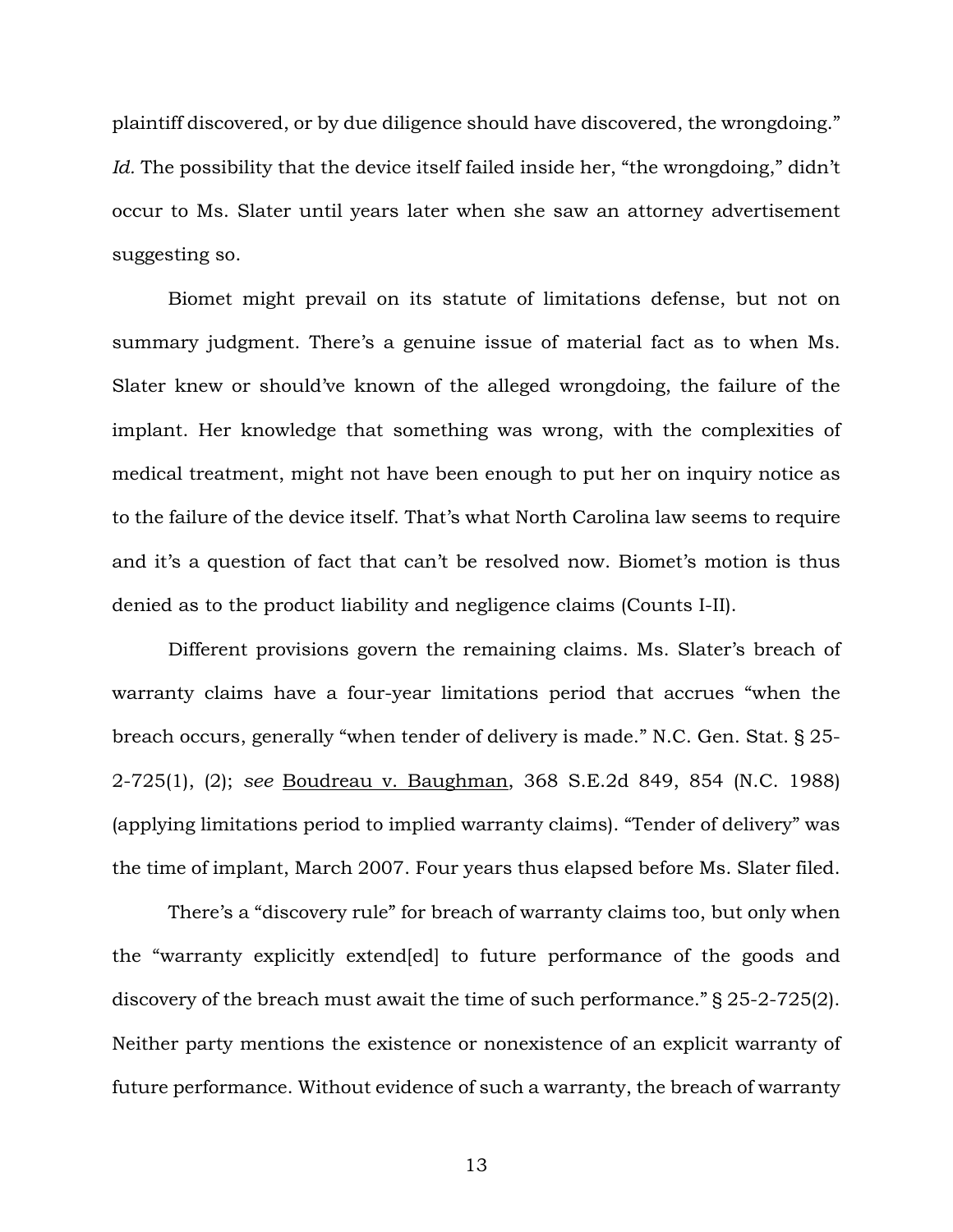claims (Counts III-IV) are time-barred and Biomet's motion is granted as applied to them.

Ms. Slater also sues under the North Carolina Unfair and Deceptive Trade Practices Act*.* Actions for damages under this statute must be brought within four years of when "the cause of action accrues," § 75-16.2, "at the time of the invasion of the plaintiff's right," Newton v. Barth, 788 S.E.2d 653, 662 (N.C. Ct. App. 2016). Fraud or misrepresentation under the UDTPA accrue based on the "discovery rule" described above. S.B. Simmons Landscaping & Excavating, Inc. v. Boggs, 665 S.E.2d 147, 150 (N.C. Ct. App. 2008); Hunter v. Guardian Life Ins. Co., 593 S.E.2d 595, 601 (N.C. Ct. App. 2004). But Ms. Slater doesn't argue fraud or misrepresentation; she argues that Biomet violated the statute simply through sale of a defective product. Biomet says the cause of action accrued "when the violation occur[ed]," Hinson v. United Fin. Servs., Inc., 473 S.E.2d 382, 387 (N.C. Ct. App. 1996), upon sale of the defective product. Ms. Slater doesn't address the issue in her response brief. In particular, she makes no argument that the "discovery rule" should apply here too. Biomet's motion is thus granted as to the UDTPA claim (Count V).<sup>5</sup>

 $\overline{a}$ 

<sup>5</sup> Ms. Slater also argues that Biomet waived its statute of limitations arguments when it didn't file a timely responsive pleading. *See* Fed. R. Civ. P. 8(c)(1); Wood v. Milyard, 132 S. Ct. 1826, 1832 (2012). On February 14, 2014, I granted a stay of "[a]ll case specific responsive pleadings deadlines, including the filing of answers . . . until such time as the parties agree that the obligations contemplated by the Settlement Agreement have been completed." [Doc. No. 1418]. The parties haven't presented any such agreement and so the stay is still in effect. Biomet didn't waive any affirmative defense by not filing an answer.